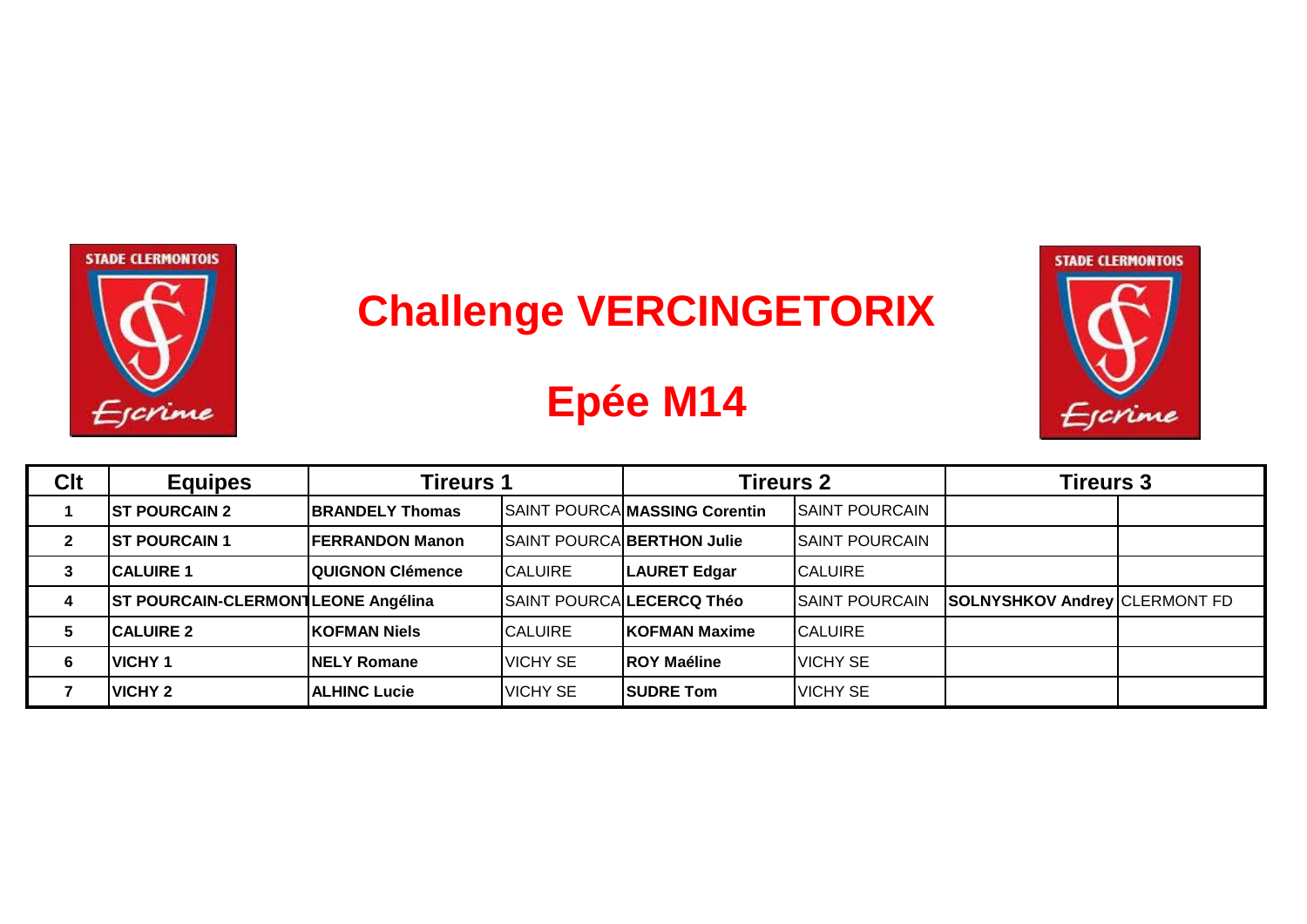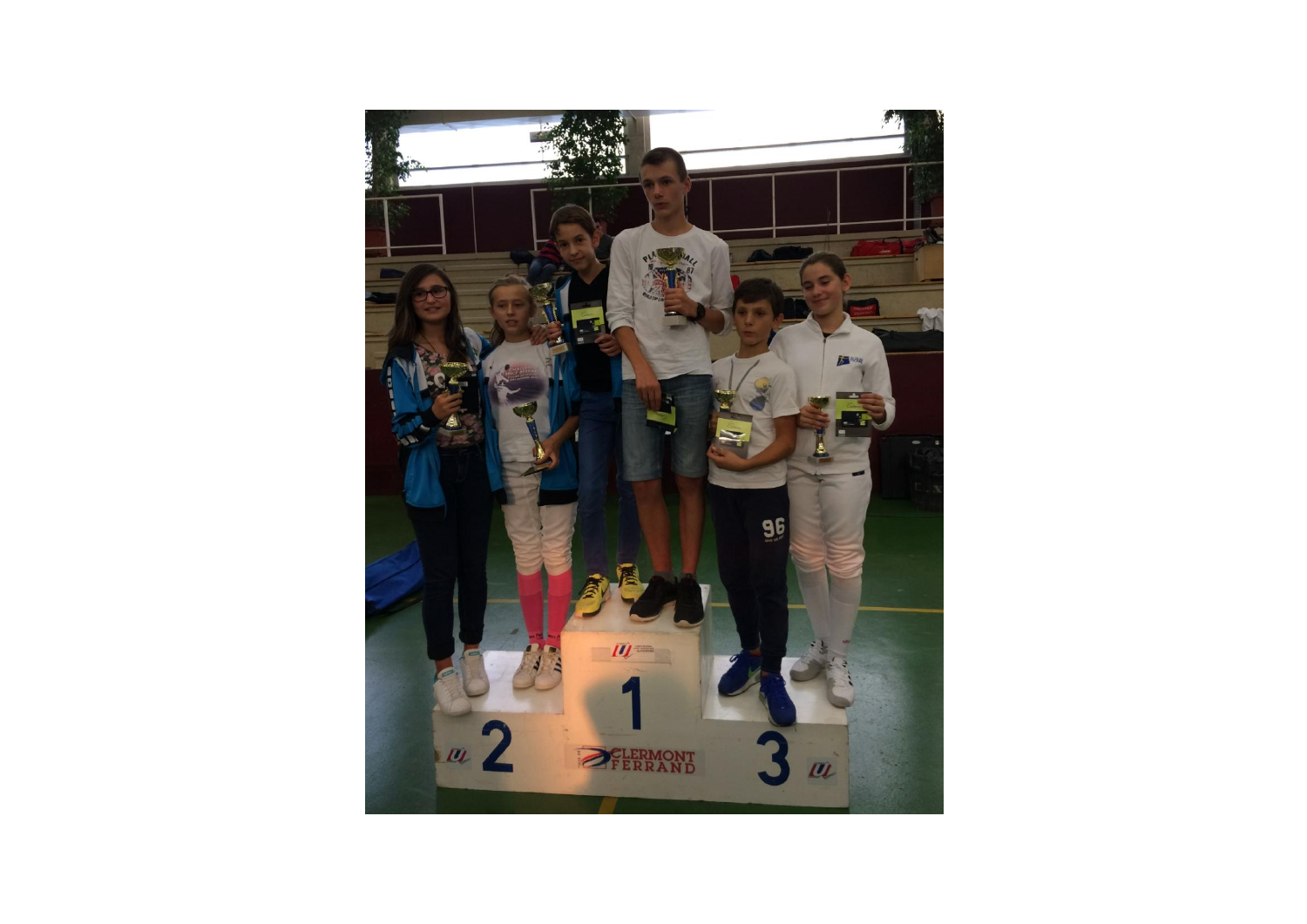| <b>VICHY 1</b>               | V <sub>20</sub> | <b>VICHY 2</b>              | 12              |                 |                              |       |                |     |
|------------------------------|-----------------|-----------------------------|-----------------|-----------------|------------------------------|-------|----------------|-----|
| <b>ST POURCAIN 1</b>         | V20             | <b>ST POURCAIN 2</b>        | 16              |                 |                              |       |                |     |
| <b>IST POURCAIN-CLERMONT</b> | 18              | <b>CALUIRE 1</b>            | V <sub>20</sub> |                 |                              |       |                |     |
| <b>VICHY 2</b>               | 13              | <b>CALUIRE 2</b>            | V20             |                 |                              |       |                |     |
| <b>IST POURCAIN 2</b>        | V20             | <b>VICHY 1</b>              | 5               |                 |                              |       |                |     |
| <b>CALUIRE 1</b>             | 17              | <b>ST POURCAIN 1</b>        | V20             |                 |                              |       |                |     |
| <b>ST POURCAIN-CLERMONT</b>  | V20             | <b>VICHY 2</b>              | 4               |                 | <b>Classement Poule</b>      |       |                |     |
| <b>CALUIRE 2</b>             | 13              | <b>ST POURCAIN 2</b>        | V20             | Cl <sub>t</sub> | <b>Equipes</b>               | V/M   | <b>Indices</b> | Td  |
| <b>VICHY 1</b>               | 16              | <b>CALUIRE 1</b>            | V20             | 1               | <b>IST POURCAIN 1</b>        | 1,000 | 49             | 120 |
| <b>VICHY 2</b>               | 5               | <b>ST POURCAIN 1</b>        | V20             | $\overline{2}$  | <b>IST POURCAIN 2</b>        | 0,833 | 45             | 116 |
| <b>ST POURCAIN 2</b>         | V20             | <b>ST POURCAIN-CLERMONT</b> | 13              |                 | 3 CALUIRE 1                  | 0,667 | 22             | 111 |
| <b>CALUIRE 1</b>             | V20             | <b>CALUIRE 2</b>            | 11              | 4               | <b>IST POURCAIN-CLERMONT</b> | 0,500 | 28             | 105 |
| <b>IST POURCAIN 1</b>        | V20             | <b>VICHY 1</b>              | 8               | 5               | <b>CALUIRE 2</b>             | 0,333 | $-29$          | 80  |
| <b>VICHY 2</b>               | 3               | <b>ST POURCAIN 2</b>        | V <sub>20</sub> | 6               | <b>VICHY 1</b>               | 0,167 | $-39$          | 73  |
| <b>ST POURCAIN-CLERMONT</b>  | V <sub>20</sub> | <b>CALUIRE 2</b>            | 5               | $\overline{7}$  | <b>VICHY 2</b>               | 0,000 | $-76$          | 41  |
| <b>CALUIRE 1</b>             | 17              | <b>VICHY 2</b>              | 4               |                 |                              |       |                |     |
| <b>VICHY 1</b>               | 8               | <b>ST POURCAIN-CLERMONT</b> | V <sub>20</sub> |                 |                              |       |                |     |
| <b>CALUIRE 2</b>             | 11              | <b>ST POURCAIN 1</b>        | V <sub>20</sub> |                 |                              |       |                |     |
| <b>ST POURCAIN 2</b>         | V20             | <b>CALUIRE 1</b>            | 17              |                 |                              |       |                |     |
| <b>VICHY 1</b>               | 16              | <b>CALUIRE 2</b>            | V20             |                 |                              |       |                |     |
| <b>ST POURCAIN 1</b>         | V <sub>20</sub> | <b>ST POURCAIN-CLERMONT</b> | 14              |                 |                              |       |                |     |
|                              |                 |                             |                 |                 |                              |       |                |     |

|              | <b>Classement Poule</b>     |       |                |     |  |  |  |  |  |  |  |
|--------------|-----------------------------|-------|----------------|-----|--|--|--|--|--|--|--|
| Clt          | <b>Equipes</b>              | V/M   | <b>Indices</b> | Td  |  |  |  |  |  |  |  |
| 1            | <b>ST POURCAIN 1</b>        | 1,000 | 49             | 120 |  |  |  |  |  |  |  |
| $\mathbf{2}$ | <b>ST POURCAIN 2</b>        | 0,833 | 45             | 116 |  |  |  |  |  |  |  |
| 3            | <b>CALUIRE 1</b>            | 0,667 | 22             | 111 |  |  |  |  |  |  |  |
| 4            | <b>ST POURCAIN-CLERMONT</b> | 0,500 | 28             | 105 |  |  |  |  |  |  |  |
| 5            | <b>CALUIRE 2</b>            | 0,333 | $-29$          | 80  |  |  |  |  |  |  |  |
| 6            | <b>VICHY 1</b>              | 0,167 | $-39$          | 73  |  |  |  |  |  |  |  |
| 7            | <b>VICHY 2</b>              | 0,000 | $-76$          | 41  |  |  |  |  |  |  |  |